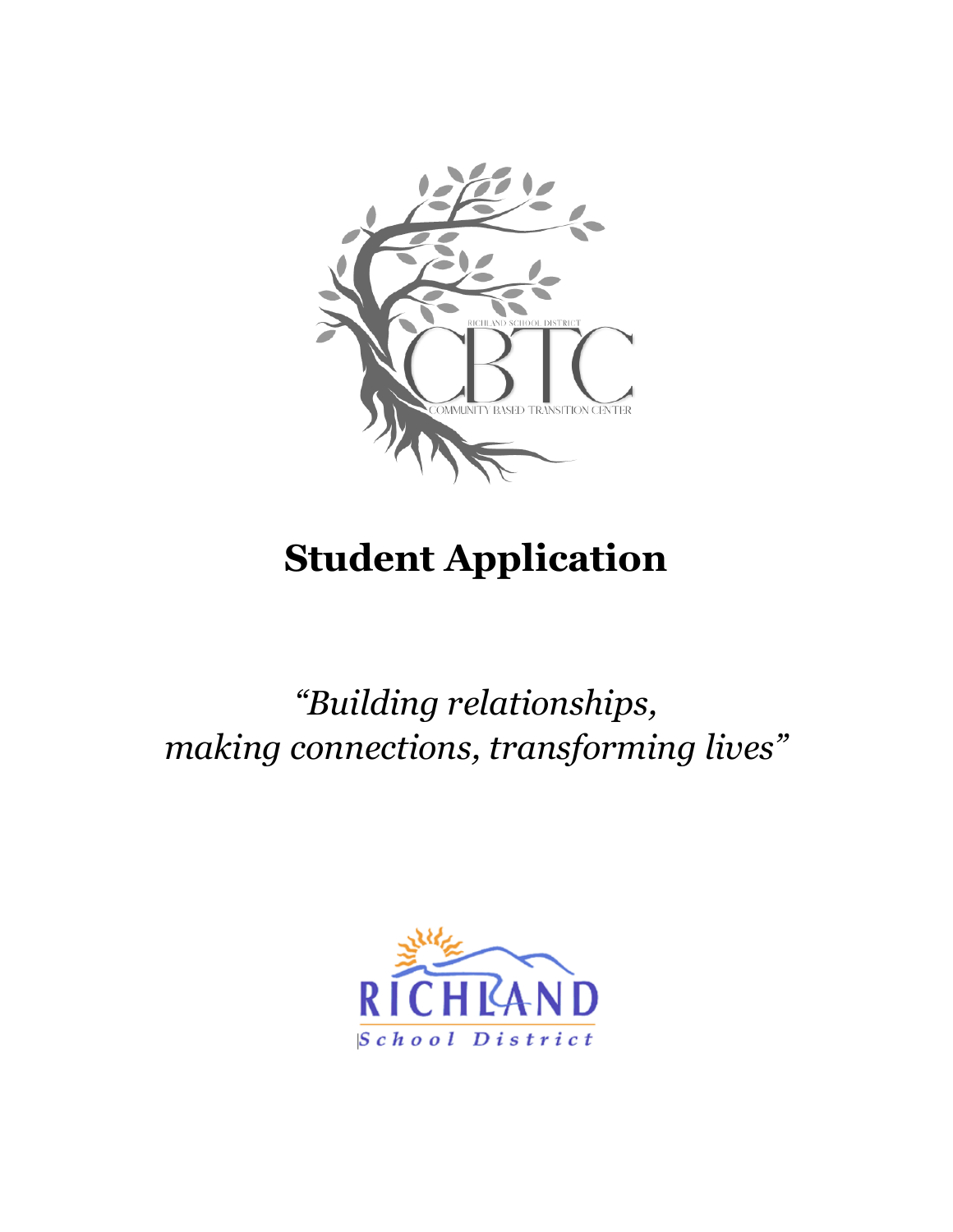#### **What is the Community Based Transition Center (CBTC)?**

A program that provides transition related services and instruction with a community focus for adult students aged 18-21 who are eligible for special education services in the Richland School District. Students in this program will focus on learning how to successfully engage with their community through Community Based Instruction, small group work cohorts, transportation training and independent living skills. Students will complete their High School and Beyond Plan while enrolled in the CBTC.

#### **Eligibility**

Adult students, ages 18-21, currently accessing self-contained instructional placement at a district high school are eligible for this program

- Currently accessing self-contained instructional placement at a district high school, who benefit from high level of staff support
- DDA eligibility
- Ability to work independently for at least 5 minutes
- Ability to maintain safe behavior within the community
- Have met all graduation requirements, except High School and Beyond Plan

## **Enrollment Process**

Student placement in the CBTC program is made through the IEP process. Staff from the CBTC must be invited to the IEP held prior to the student enrolling in the CBTC program.

#### **Staffing**

Special Education Teacher, Career & Technical Education Teacher, (3) Job Coaches

## **Agency Connections**

Students in the program will have regular access to outside agencies including the Department of Vocational Rehabilitation (DVR) and Developmental Disabilities Administration (DDA). Connections between disability related organizations within the community will be under ongoing development.

#### **Related Services**

All Related Services and Specially Designed Instruction will be provided for adult students enrolled at CBTC based on their IEP. Each of these services will be provided with a Transition focus in mind.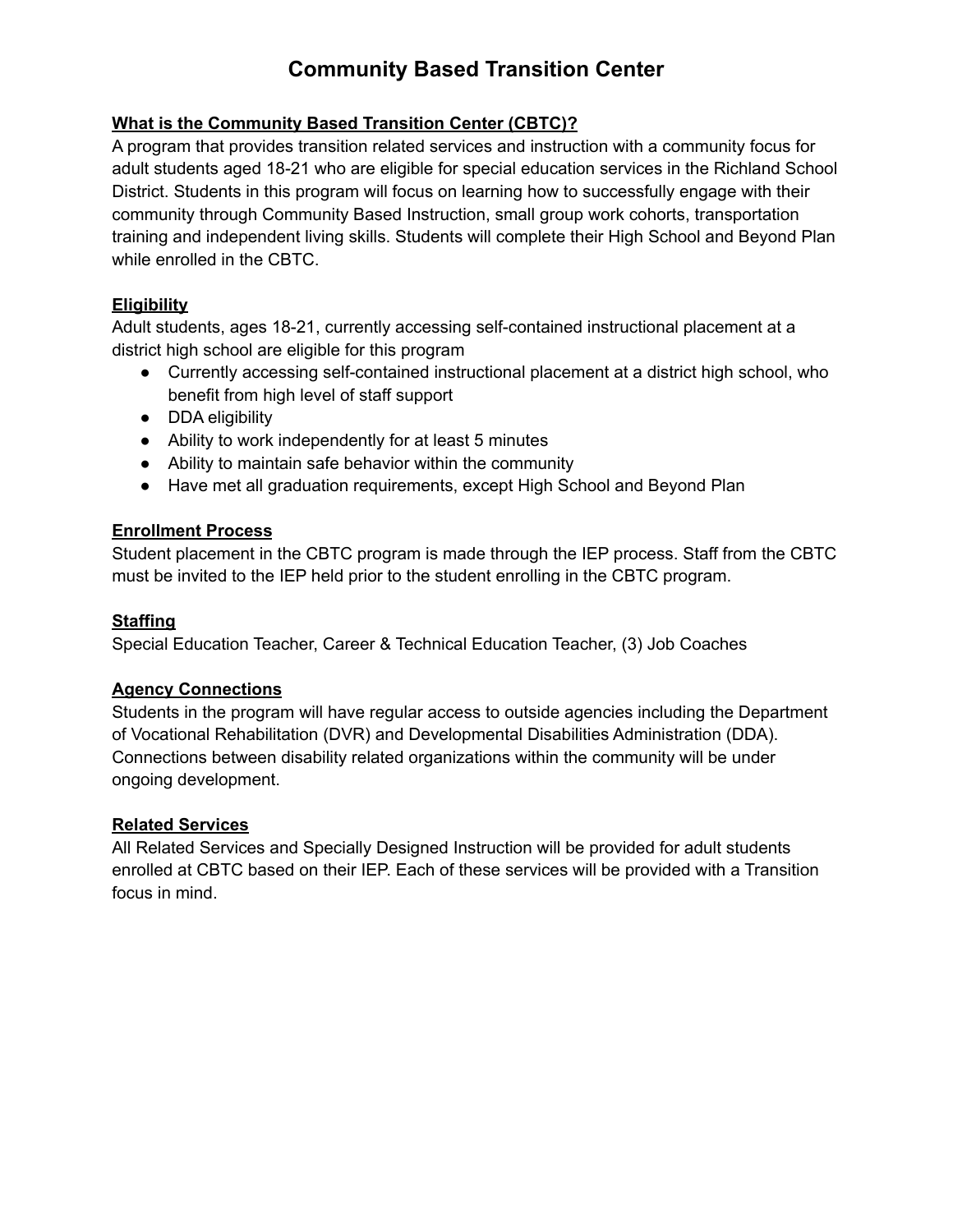# **CHECKLIST**

Please complete each section of the following application. Incomplete applications will not be accepted.

The following requirements must be met before the application process can begin:

- $\Box$  Student is age 18 on or before August 31st of the year entering the program
- $\Box$  Student has 24 credits or has enough credits approved from counselor
- $\Box$  Student has met state testing requirements
- □ High School and Beyond Plan has **NOT** been completed

Students will be required to:

- □ Attend CBTC Information Night
- $\Box$  Obtain a Washington State ID Card ([Application](https://www.dol.wa.gov/driverslicense/gettingidcard.html))
- $\Box$  Invite CBTC staff (Amy DesChane or Laurie Price) to annual IEP
- $\Box$  Dial A Ride Eligibility Ben Franklin Transit [Dial-A-Ride](https://www.bft.org/assets/1/6/dial_a_ride_application_fillable_form2_2019.pdf) Application [\(Spanish](https://www.bft.org/assets/1/6/dial_a_ride_application_fillable_form_spanish_2019.pdf)) (Complimentary pass provided by RSD)

Submit the following documents with your completed application:

- $\Box$  Transcripts
- $\Box$  BIP/ERP\*
- $\Box$  Health Plan\*
- $\Box$  IEP
- $\Box$  Current High School and Beyond Plan
- $\Box$  Legal Guardianship Court Documents (if applicable)

\*if appropriate

## **Please return this application packet on or before May 20, 2022 to:**

Community Based Transition Center TLAC 6972 Keene Rd. West Richland, WA 99353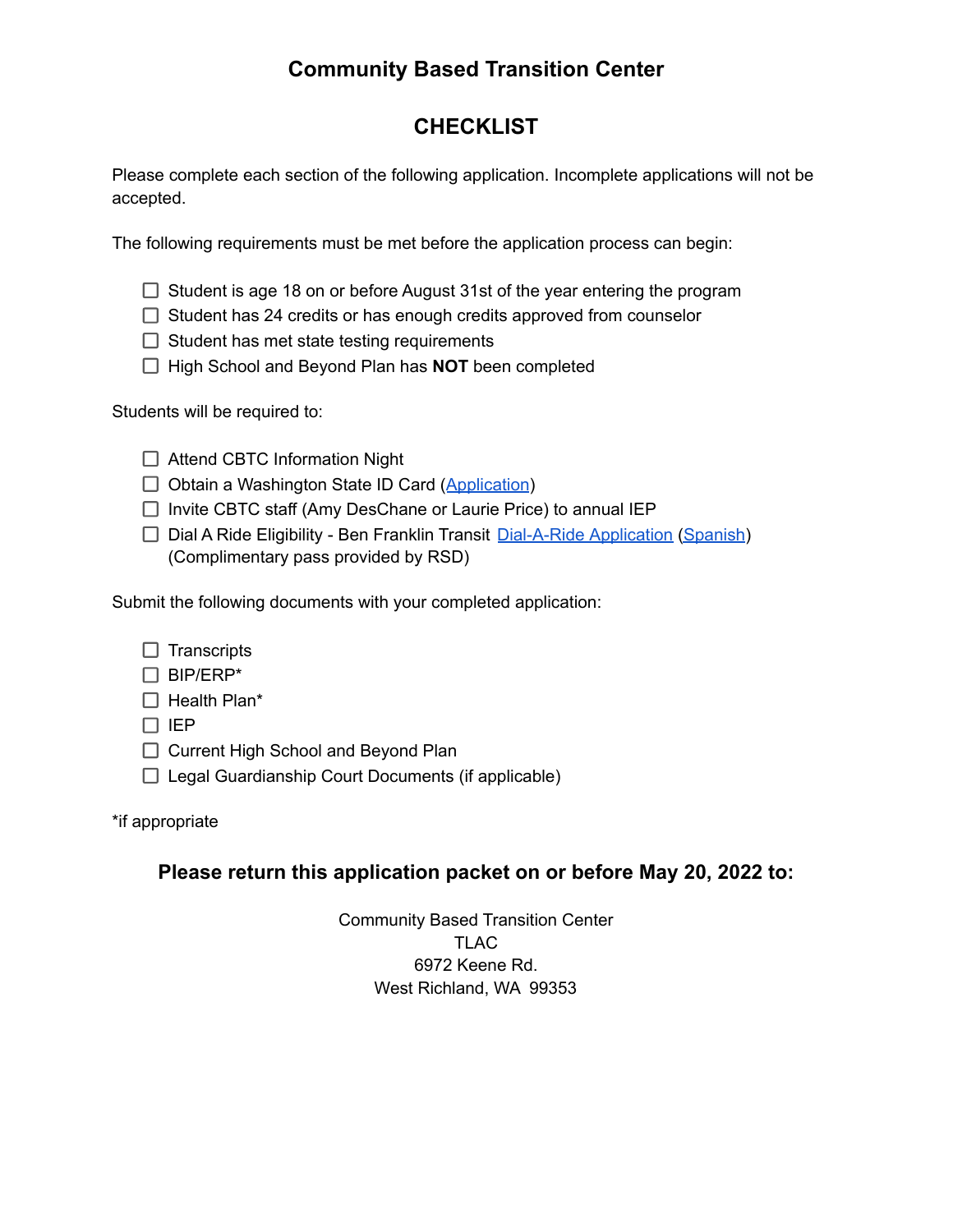| <b>APPLICATION</b> |
|--------------------|
|                    |

| Is student their own guardian? _____ YES _____ NO If no, please list the name of the Legal                     |  |                                                                                       |  |  |  |
|----------------------------------------------------------------------------------------------------------------|--|---------------------------------------------------------------------------------------|--|--|--|
| *attach the legal court document showing guardianship                                                          |  |                                                                                       |  |  |  |
|                                                                                                                |  |                                                                                       |  |  |  |
|                                                                                                                |  |                                                                                       |  |  |  |
|                                                                                                                |  |                                                                                       |  |  |  |
|                                                                                                                |  |                                                                                       |  |  |  |
|                                                                                                                |  |                                                                                       |  |  |  |
|                                                                                                                |  |                                                                                       |  |  |  |
|                                                                                                                |  |                                                                                       |  |  |  |
|                                                                                                                |  |                                                                                       |  |  |  |
|                                                                                                                |  |                                                                                       |  |  |  |
|                                                                                                                |  |                                                                                       |  |  |  |
| <b>Work Exploration/Experience</b>                                                                             |  |                                                                                       |  |  |  |
| <b>Students Future Employment Goals:</b><br>Part-Time Employment<br><b>Full-Time Employment</b><br>Independent |  | Career Focus/CTE Work Experience<br><b>Enclave/Group Supported</b><br>OJT/In-Building |  |  |  |

How many hours per week has the student participated in work experience? \_\_\_\_\_\_\_\_\_\_\_\_\_\_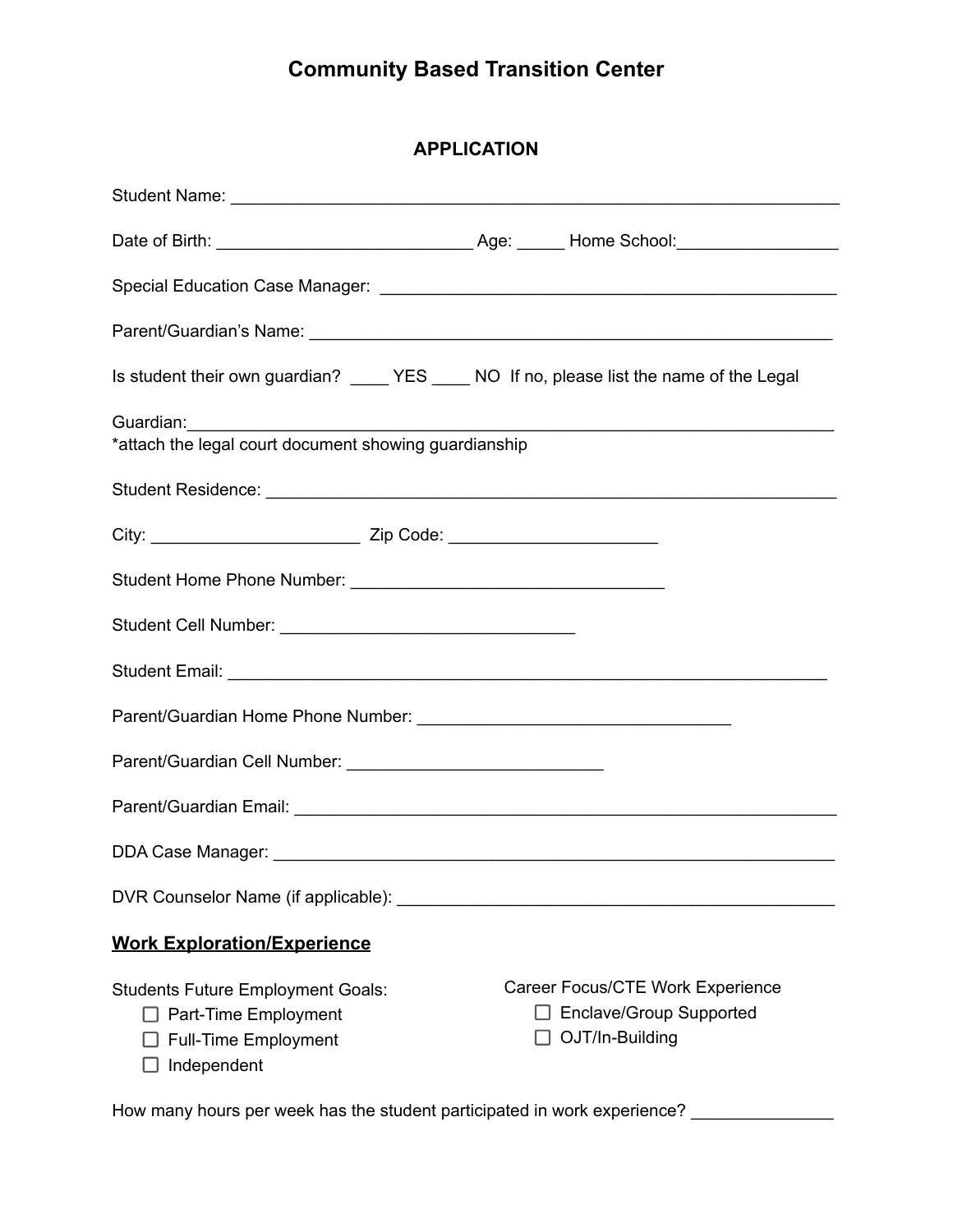| Have you ever been terminated and/or suspended from a job/work experience? |
|----------------------------------------------------------------------------|
| $\Box$ Yes                                                                 |
| $\square$ No                                                               |
|                                                                            |
|                                                                            |
|                                                                            |
| Have you ever quit a job or work experience?                               |
| $\Box$ Yes                                                                 |
| $\Box$ No                                                                  |
|                                                                            |
|                                                                            |
|                                                                            |
| <b>Transportation</b>                                                      |
| Do you have a current valid driver's license?                              |
| $\Box$ Yes                                                                 |
| $\Box$ No                                                                  |
| Do you have experience riding public transportation?                       |
| $\Box$ Yes                                                                 |
| $\Box$ No                                                                  |
| Do you live on or near a public bus route?                                 |
| $\Box$ Yes                                                                 |
| $\Box$ No                                                                  |
| Are you currently eligible for Dial-A-Ride services?                       |
| $\Box$ Yes                                                                 |
| No                                                                         |
|                                                                            |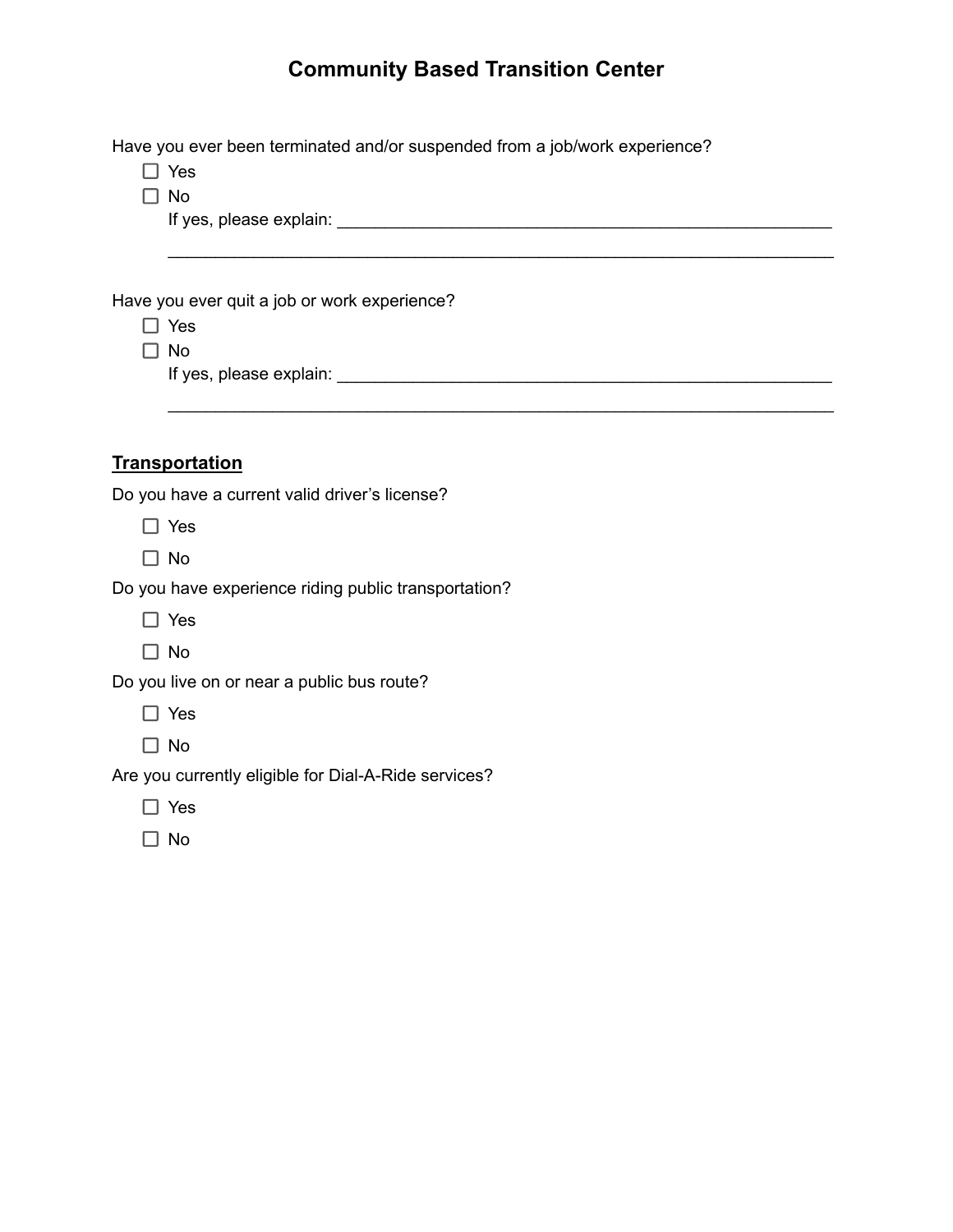## **Adult Services**

Which of the following agencies are you currently utilizing or have used in the past? (check all that apply)

\_\_\_\_\_\_\_\_\_\_\_\_\_\_\_\_\_\_\_\_\_\_\_\_\_\_\_\_\_\_\_\_\_\_\_\_\_\_\_\_\_\_\_\_\_\_\_\_\_\_\_\_\_\_\_\_\_\_\_\_\_\_\_\_\_\_\_\_\_\_

- $\Box$  Developmental Disabilities Administration (DDA)
- $\Box$  Division of Vocational Rehabilitation (DVR)
- $\Box$  Social Security Administration (SSA)
- $\Box$  Mental Health Services
- Other community agency or supports: \_\_\_\_\_\_\_\_\_\_\_\_\_\_\_\_\_\_\_\_\_\_\_\_\_\_\_\_\_\_\_\_\_\_\_\_\_\_\_\_

## **Personal Advocacy - What helps you?**

What is your disability? \_\_\_\_\_\_\_\_\_\_\_\_\_\_\_\_\_\_\_\_\_\_\_\_\_\_\_\_\_\_\_\_\_\_\_\_\_\_\_\_\_\_\_\_\_\_\_\_\_\_\_\_\_\_\_\_\_

Do you have any health issues? \_\_\_\_\_\_\_\_\_\_\_\_\_\_\_\_\_\_\_\_\_\_\_\_\_\_\_\_\_\_\_\_\_\_\_\_\_\_\_\_\_\_\_\_\_\_\_\_\_\_

Do you have any behavioral/social issues? \_\_\_\_\_\_\_\_\_\_\_\_\_\_\_\_\_\_\_\_\_\_\_\_\_\_\_\_\_\_\_\_\_\_\_\_\_\_\_\_\_\_

Describe any assistive technology or other supports that help you in the classroom or on the

\_\_\_\_\_\_\_\_\_\_\_\_\_\_\_\_\_\_\_\_\_\_\_\_\_\_\_\_\_\_\_\_\_\_\_\_\_\_\_\_\_\_\_\_\_\_\_\_\_\_\_\_\_\_\_\_\_\_\_\_\_\_\_\_\_\_\_\_\_\_\_\_\_\_\_\_

\_\_\_\_\_\_\_\_\_\_\_\_\_\_\_\_\_\_\_\_\_\_\_\_\_\_\_\_\_\_\_\_\_\_\_\_\_\_\_\_\_\_\_\_\_\_\_\_\_\_\_\_\_\_\_\_\_\_\_\_\_\_\_\_\_\_\_\_\_\_\_\_\_\_\_\_

\_\_\_\_\_\_\_\_\_\_\_\_\_\_\_\_\_\_\_\_\_\_\_\_\_\_\_\_\_\_\_\_\_\_\_\_\_\_\_\_\_\_\_\_\_\_\_\_\_\_\_\_\_\_\_\_\_\_\_\_\_\_\_\_\_\_\_\_\_\_\_\_\_\_\_\_

job: \_\_\_\_\_\_\_\_\_\_\_\_\_\_\_\_\_\_\_\_\_\_\_\_\_\_\_\_\_\_\_\_\_\_\_\_\_\_\_\_\_\_\_\_\_\_\_\_\_\_\_\_\_\_\_\_\_\_\_\_\_\_\_\_\_\_\_\_\_\_\_\_\_

Describe any challenges you may have to noise, personal space or touch. \_\_\_\_\_\_\_\_\_\_\_\_\_\_

Do you prefer to work alone or with others? \_\_\_\_\_\_\_\_\_\_\_\_\_\_\_\_\_\_\_\_\_\_\_\_\_\_\_\_\_\_\_\_\_\_\_\_\_\_\_\_\_

Do you have any difficulties working with others? \_\_\_\_\_\_\_\_\_\_\_\_\_\_\_\_\_\_\_\_\_\_\_\_\_\_\_\_\_\_\_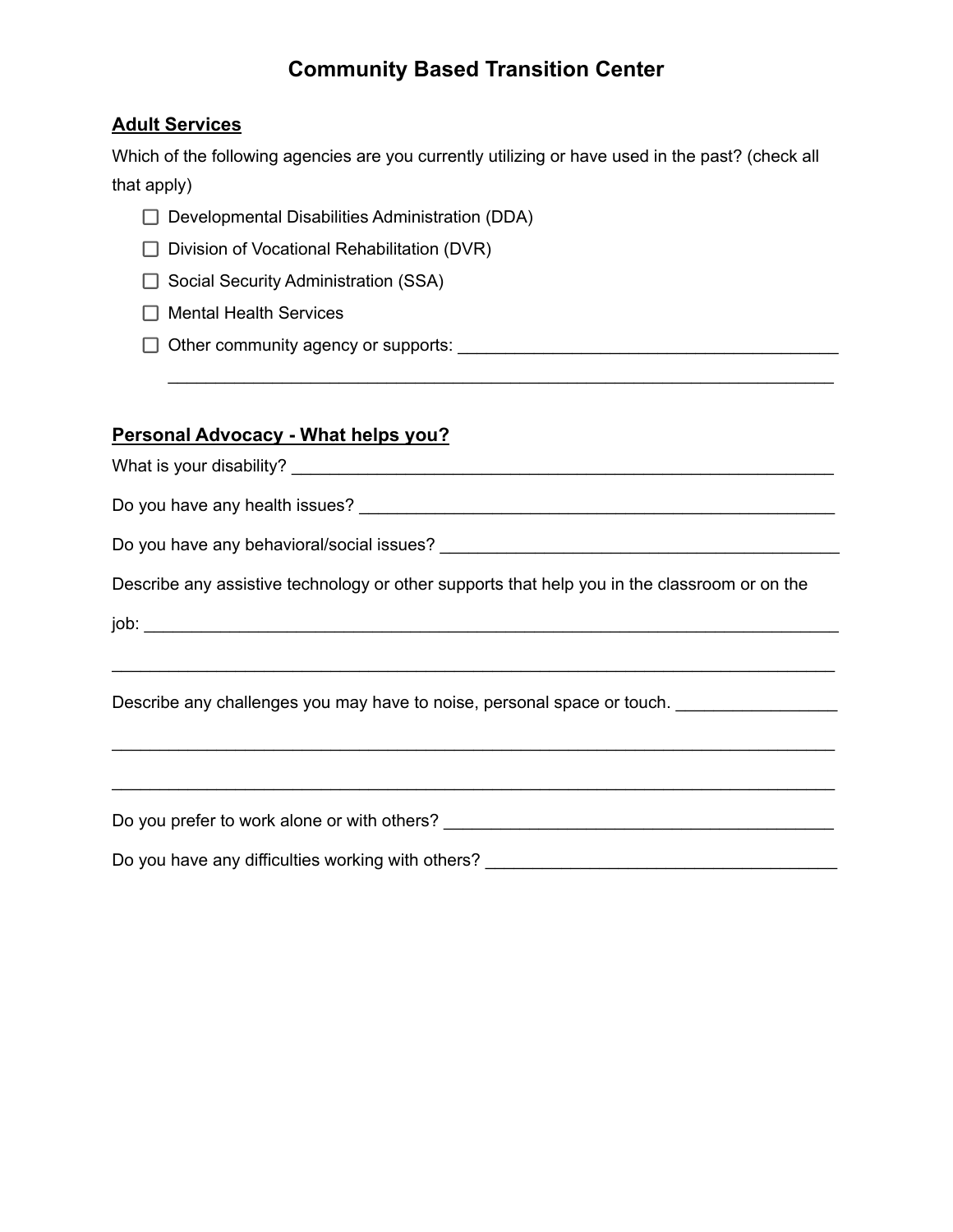**Student Questions** *Please have student participate in answering these questions.*

Why do you want to come to the Community Based Transition Center?

| If no, why not?                           |
|-------------------------------------------|
|                                           |
|                                           |
| What are your employment goals?           |
|                                           |
|                                           |
|                                           |
|                                           |
| What do you like to do in your free time? |
|                                           |
|                                           |
|                                           |

## **Next Steps**

● Case manager will submit the completed application and all requested documents to CBTC @ TLAC. Incomplete applications will be returned.

\_\_\_\_\_\_\_\_\_\_\_\_\_\_\_\_\_\_\_\_\_\_\_\_\_\_\_\_\_\_\_\_\_\_\_\_\_\_\_\_\_\_\_\_\_\_\_\_\_\_\_\_\_\_\_\_\_\_\_\_\_\_\_\_\_\_\_\_\_\_\_\_\_\_\_\_

- Once your completed application is received, you will be notified of your interview time with the Secondary Transition Team. The student will be interviewed at their home high school and will receive the questions prior to the interview.
- If accepted into the program, program recommendations and acceptance letters will be sent to the student's high school case manager, the student and family or guardian.